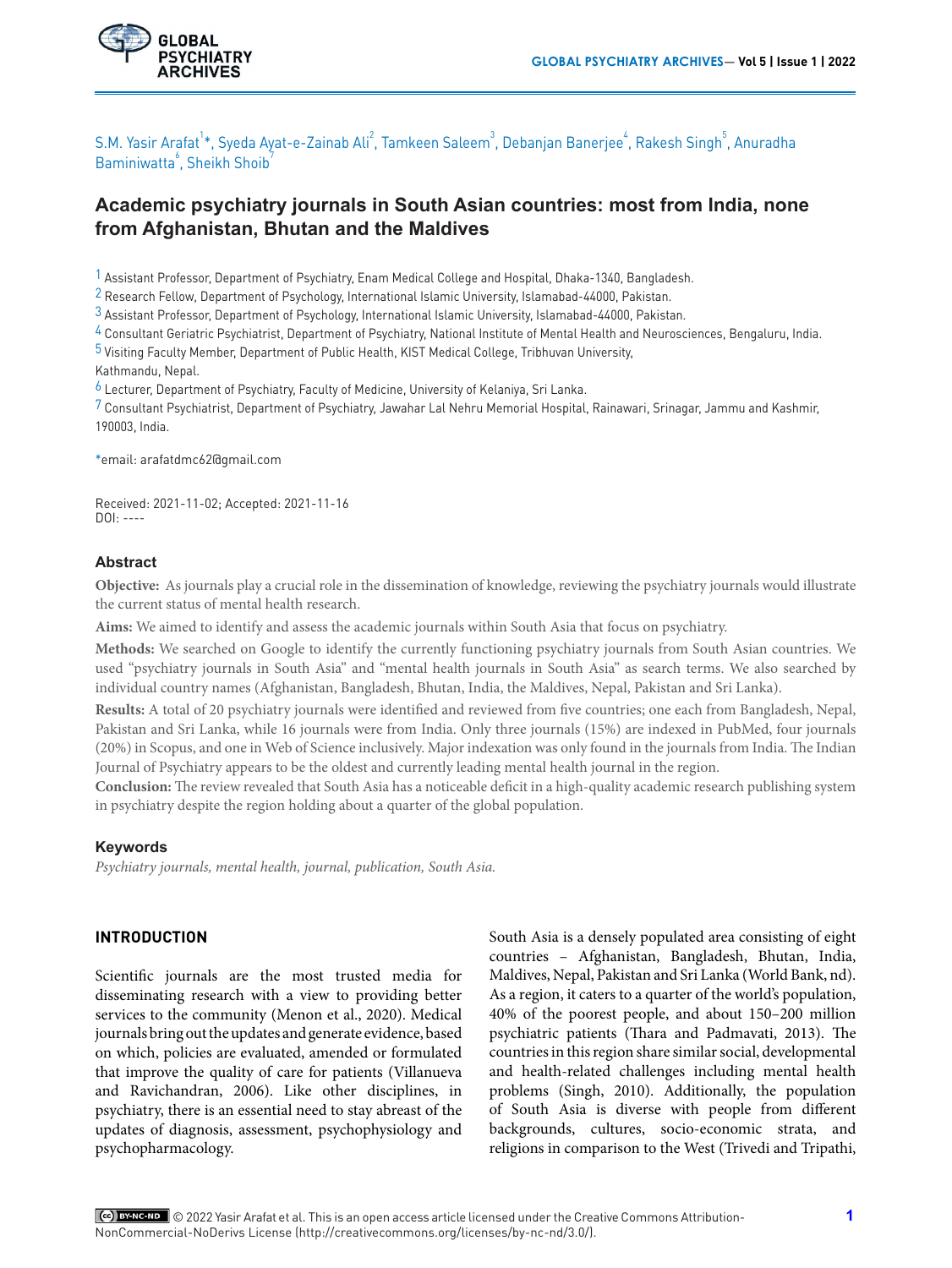2015; Kallivayalil, 2004). Nonetheless, these countries pose a lower research infrastructure and capability when compared to developed countries, especially in mental health. Perhaps, it is a representation of the global impetus needed behind mental health research as only 3-4% of the accessible health literature is about mental healthcare (Saxena et al., 2006). Out of these mental health publications, research from lower and middleincome countries (LMICs) contribute only 6% (Saxena et al., 2006). Further evidence has supported the notion that there is a tremendous inequity in the representations of mental health research between high and low-income countries over the years, despite the burden of the disease being much higher in the latter (Razzouk et al., 2010; Patel and Kim, 2007; Saxena et al., 2006; Patel and Sumathipala, 2001). Also, it has been identified that the poorest Asian countries exhibit the greatest shortage of mental health research capacity (Tandon and Keshavan, 2019; Razzouk et al., 2010). The same pattern of a shortage of mental health professionals has also been found in most countries in this region (Arafat et al., 2021). In addition, there is a need for indigenous psychiatry journals focused on South Asian countries because there exist differences in culture, traditions, rituals, and practices in these nations in comparison to other parts of the world (Tandon and Keshavan, 2019). Therefore, the present study has made an attempt to identify and assess the academic journals and their publication status in psychiatry from the countries of this region. This might help in filling the gap of why such knowledge is scant. This information may be useful for future policymakers, researchers, editors, educational institutes, hospitals and psychiatric associations to take measures to enhance scientific inquiries – initiating journals exclusive to psychiatry so that scientific data will be readily available.

#### **METHODS**

### *Search strategy*

We searched in Google in March 2021 to identify the currently functioning academic psychiatry journals from the eight South Asian countries (those published regular issues up to 2020). We used "psychiatry journals in South Asia" and "mental health journals in South Asia" as search terms. We also searched by individual country names (Afghanistan, Bangladesh, Bhutan, India, the Maldives, Nepal, Pakistan and Sri Lanka). We also collected lists of psychiatry journals from authors of the countries. Journal information provided on the official websites was extracted. PubMed, Scopus, SCImago and Web of Science were also searched to identify relevant journals, and confirm their indexing status and journal metrics.

#### *Inclusion criteria*

We included currently functioning academic psychiatry journals in South Asian countries namely Afghanistan, Bangladesh, Bhutan, India, the Maldives, Nepal, Pakistan and Sri Lanka. We only included the journals that are available through an online search, published in the English language, and published articles exclusively in the field of psychiatry. We considered general psychiatry journals which were run exclusively by local organisations.

#### *Exclusion criteria*

We excluded psychology journals and journals with only a minor scope in psychiatry, journals published in any vernacular language, journals without an online presence, and journals managed by global organisations and/or organisations from more than one country. We dropped the Eastern Journal of Psychiatry and The Orissa Journal of Psychiatry due to missing issues. Additionally, we dropped the Indian Journal of Behavioural Sciences due to the absence of a proper website with relevant information.

### *Outcome variables*

The following were extracted as outcome variables: name of the country, name of the journal, web link of the journal, starting year, number of volume in 2020, issues per year, publisher, affiliated society, indexation, the impact factor (IF), article categories, authorship criteria, any limit for the number of authors, submission process, submission charges, article processing fee refund policy, publication charges, reporting guidelines, referencing style, review process, number of reviewers per article, publication model (open access/subscription), publication style (continuous/issue wise), trial/other registrations, fasttrack publication, students corner, subscription, copyright policies, and plagiarism policy.

#### *Data extraction*

A total of 20 journals were reviewed from the five South Asian countries; one each from Bangladesh, Nepal, Pakistan and Sri Lanka, and 16 journals from India. No journal was identified from Afghanistan, Bhutan and the Maldives.

#### *Statistical analysis*

Frequency and percentages were used to express the categorical variables and binomial responses. Descriptive statistics were used to analyse the data.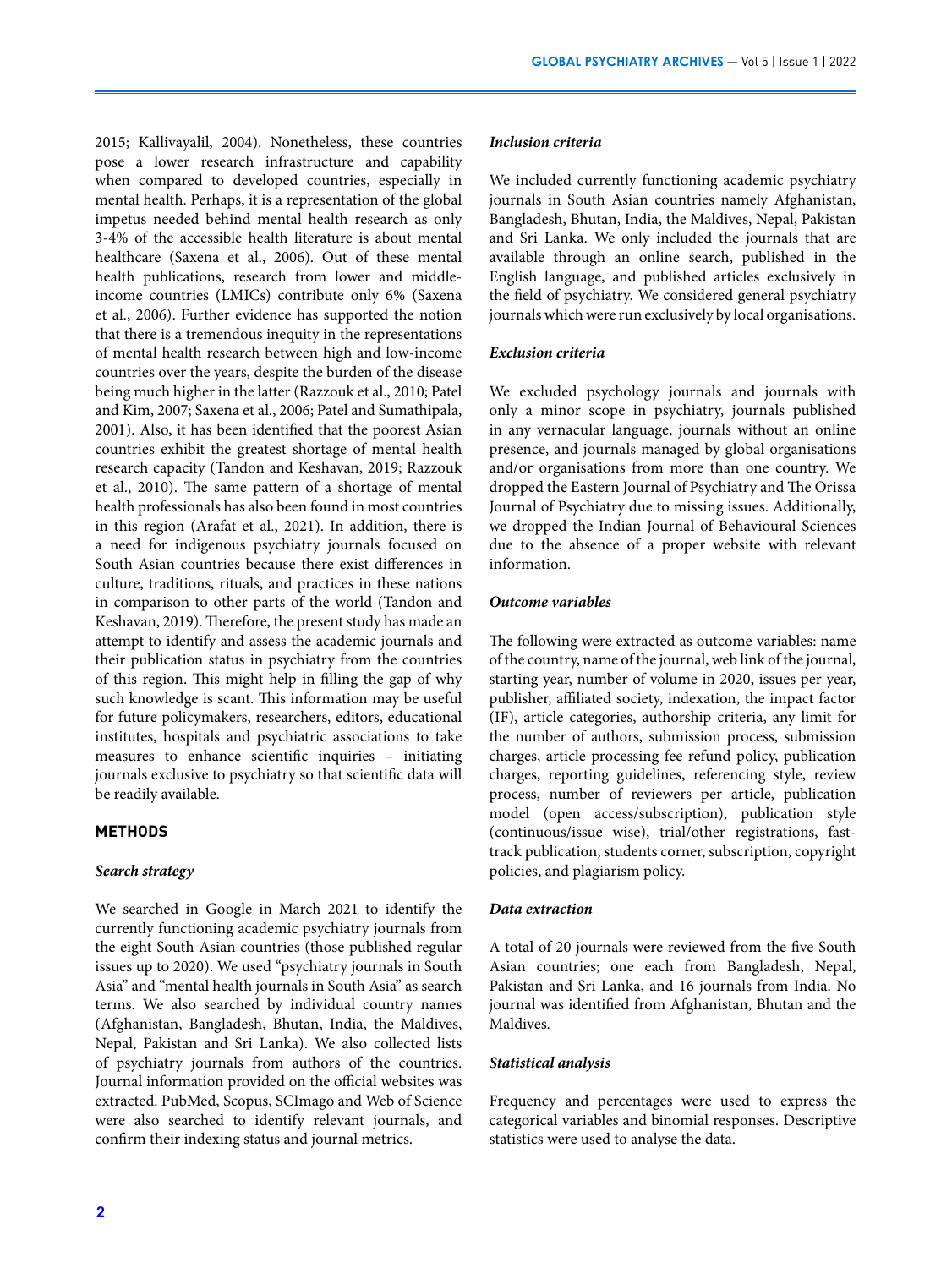#### *Ethics statement*

The study was conducted in accordance with the ethical standards of the Helsinki Declaration of 1964. As the study reviewed publicly available information on online journal platforms, no formal ethical clearance was sought for conducting the study.

### **RESULTS**

#### *Distribution of the journals*

A total of 20 journals were identified from eight South Asian countries. Most of the journals are from India (*f*=16, 80%) and one each from Bangladesh (5%), Pakistan (5%), Nepal (5%), and Sri Lanka (5%). The oldest journal is the Indian Journal of Psychiatry (IJP) which started publishing in 1949, and perhaps the latest journal is the Indian Journal of Mental Health and Neurosciences which was started in 2018 (Table 1).

#### *Scope of the journals*

Twelve journals (60%) cover the general psychiatry field exclusively, two (10%) cover general psychiatry and allied sciences, two (10%) cover psychiatry and neuroscience, and one each covers social and community psychiatry, geriatric psychiatry, child and adolescent psychiatry, and psychiatry and organisational behaviour (Table 1).

#### *Indexation*

Among the 20 journals, only three (15%) are indexed in PubMed on a regular basis and one has PubMed indexation for selected citations; four journals (20%) are indexed in Scopus, one in Web of Science, and nine journals (45%) in the Directory of Open Access Journals (DOAJ), (Table 1, Table 2).

All the indexed journals are identified from India. None of the journals in other countries have major indexations.

### *Journal metrics*

Only two journals – IJP and the Indian Journal of Psychological Medicine (IJPM) – have IF reported in journal citation reports from clarivate analytics. The IF information for the IJP is available from 2010 onwards; its initial IF in 2010 was 0.56 and the latest IF in 2020 was 1.78. The IF for IJPM in 2020 was 1.07. SCImago Journal Ranking (SJR) was available for three journals – IJP (SJR  $= 0.49$ ), IJPM (SJR=0.42), and the Journal of Indian Association for Child and Adolescent Mental Health

(JIACAM) ( $S$ JR = 0.13). The percentage of international collaboration (i.e. the document ratio whose affiliation includes more than one country address) as reported by SCImago in 2020 for the IJP, IJPM, and JIACAM were 14.6%, 10.4%, and 0, respectively. IJP appeared to be the leading journal in the region on several grounds such as the earliest initiative, having a reputed publisher, indexed in PubMed and Scopus, IF, publishing regular issues, the number of issues and the number of special issues.

### *Frequency of publications*

Fifteen journals (75%) publish two issues within a year on a bi-annual basis. Two of the journals (10%) focus publication on a bimonthly basis and three publishes (15%) on a quarterly basis (Table 1).

#### *Publishers*

Among the psychiatry journals from India, MedKnow publishes seven journals (35%), Sage one (5%), Jaypee Brothers Medical Publishers one (5%), IP Innovative Publication Private Limited one (5%), Academy Publisher one (5%), Indian Psychiatric Society Tamil Nadu chapter one (5%), Delhi Psychiatric Society one (5%), Indian Association for Child and Adolescents Mental Health one (5%), and Desousa Foundation publishes one journal (5%) (Table 1). For Bangladesh, Pakistan, Sri Lanka, and Nepal publishing agents are the Bangladesh Association of Psychiatrists, Pakistan Psychiatric Society, Sri Lanka College of Psychiatrists, and Psychiatrists' Association of Nepal respectively (Table 1).

#### *Authorship limit and peer review process*

Fourteen journals mention the authorship criteria and seven journals have a limit of a maximum number of authors in different types of articles (Table 2). All the journals follow a double-blind peer-review process.

#### *Submission process*

Three (15%) journals required submissions via email, 15 (75%) journals have their online platforms for submission, one journal (5%) accepts both (via email or online mode) and the Delhi Psychiatric Journal (5%) does not provide any information regarding its submission process.

### *Charges*

There are no submission/processing charges for authors residing within the country and overseas authors in 16 (80%) journals; one journal (5%) from Pakistan has a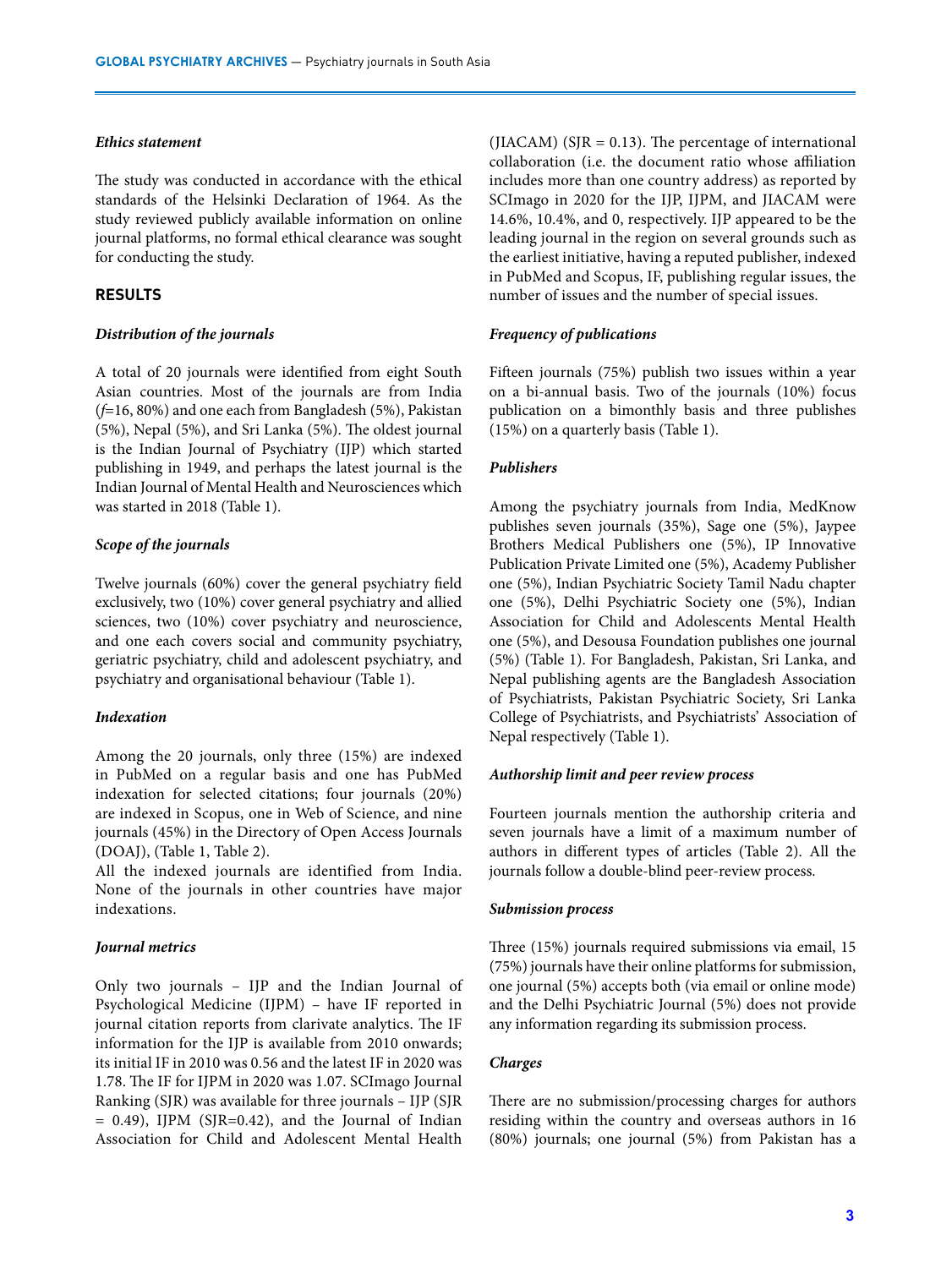non-refundable fee (6,000 Pakistani rupees/£25), and no data was available for two journals (10%). Out of 20, only one journal from India, charges (US\$60/£45 for overseas authors and 3,000 Indian rupees/£13 for authors from India) an article acceptance fee from both authors residing within the country and overseas; 15 journals (75%) have no fee, four (20%) journals have no acceptance fee details mentioned on their website. From the available

| SN             | Journal                                                    | Country    | Starting<br>Year | Indexation                                                    | Scope                                              | Volume<br>No. (2020) | Issues                  | Publisher                                                | <b>Article Categories</b>                                                                                                                                                                                                                                   | <b>Affiliation</b>                                                    |
|----------------|------------------------------------------------------------|------------|------------------|---------------------------------------------------------------|----------------------------------------------------|----------------------|-------------------------|----------------------------------------------------------|-------------------------------------------------------------------------------------------------------------------------------------------------------------------------------------------------------------------------------------------------------------|-----------------------------------------------------------------------|
| $\mathbf{1}$   | Bangladesh<br>Journal of<br>Psychiatry                     | Bangladesh | 1992             |                                                               | General<br>Psychiatry                              | 31                   | 2                       | Bangladesh<br>Association<br>of<br>Psychiatrists         | Original article, review,<br>case study, letter to the<br>editor                                                                                                                                                                                            | Bangladesh<br>Association<br>of<br>Psychiatrists                      |
| $\overline{c}$ | Indian Journal<br>of Psychiatry                            | India      | 1949             | PubMed, PubMed<br>Central, Scopus,<br>Web of Science,<br>DOAJ | General<br>Psychiatry                              | 62                   | 6                       | Medknow<br>Publications                                  | Original article, Brief<br>communication, Case<br>Report, Case Series,<br>review, Letter to the<br>Editor, CME, Viewpoint,<br>Commentary, literary<br>Psychiatry, My Voice                                                                                  | Indian<br>Psychiatric<br>Society                                      |
| 3              | Indian Journal<br>οf<br>Psychological<br>Medicine          | India      | 1978             | PubMed, PubMed<br>Central, Scopus                             | General<br>Psychiatry                              | 42                   | 6                       | Sage                                                     | Original article, review,<br>commentary, letter to the<br>editor, editorial, view point,<br>case series, section on<br>"practical psychotherapy"                                                                                                            | Indian<br>Psychiatric<br>Society,<br>South Zonal<br><b>Branch</b>     |
| $\overline{4}$ | Industrial<br>Psychiatry<br>Journal                        | India      | 1991             | PubMed, PubMed<br>Central, DOAJ                               | Mental health<br>and<br>organizational<br>behavior | 29                   | 2                       | Medknow<br>Publications                                  | Original article, review,<br>case reports, letter to the<br>editor, editorial, quest<br>editorial, commentary and<br>opinion                                                                                                                                | Association<br>of Industrial<br>Psychiatry of<br>India                |
| 5              | Indian Journal<br>of Social<br>Psychiatry                  | India      | 1984             | DOAJ                                                          | Social and<br>community<br>psychiatry              | 36                   | 4                       | Medknow<br>Publications                                  | Original article, brief<br>communication, book<br>review, media review,<br>commentary, debate,<br>perspective, viewpoint,<br>letter to the editor                                                                                                           | Indian<br>Association<br>for Social<br>Psychiatry                     |
| 6              | Journal of<br>Geriatric<br>Mental Health                   | India      | 2014             | DOAJ                                                          | Geriatric<br>Psychiatry                            | 7                    | $\overline{2}$          | Medknow<br>Publications                                  | Original article, review,<br>case report, letter to the<br>editor, editorial, quest<br>editorial, commentary,<br>opinion                                                                                                                                    | Indian<br>Association<br>for Geriatric<br>Mental<br>Health            |
| 7              | Journal of<br>Mental Health<br>and Human<br>Behaviour      | India      |                  | DOAJ                                                          | General<br>Psychiatry                              | 25                   | $\overline{c}$          | Medknow<br>Publications                                  | Original article, review,<br>case report, letter to the<br>editor, editorial, guest<br>editorial, commentary,<br>opinion                                                                                                                                    | Journal of<br>Indian<br>Psychiatric<br>Society-<br>North Zone         |
| 8              | Annals of<br>Indian<br>Psychiatry                          | India      | 2016             | DOAJ                                                          | General<br>Psychiatry                              | 4                    | $\overline{c}$          | Medknow<br>Publications                                  | Original article, brief<br>research, review, case<br>report/case series/grand<br>round case, letter to the<br>editor, view point, post-<br>graduate corner, book<br>review/movie/images in<br>psychiatry/quiz, editorial,<br>quest editorial,<br>commentary | Journal of<br>Indian<br>Psychiatric<br>Society-<br>Western<br>Zone    |
| 9              | Indian Journal<br>of Private<br>Psychiatry                 | India      |                  |                                                               | Psychiatry<br>and<br>neuroscience                  | 14                   | 2                       | Jaypee<br><b>Brothers</b><br>Medical<br>Publishers       | Editorial, review, original<br>research, short<br>communication, case<br>report, letters to the<br>editor, CME, viewpoint                                                                                                                                   | Indian<br>Association<br>of Private<br>Psychiatry                     |
| 10             | Indian Journal<br>of Mental<br>Health and<br>Neurosciences | India      | 2018             |                                                               | Psychiatry<br>and<br>neuroscinece                  | 2 (2019)             | 2                       | Indian<br>Psychiatric<br>Society<br>Tamilnadu<br>Chapter | Original article, case<br>reports, local innovation,<br>viewpoints, letter to editor,<br>review, book review, movie<br>review                                                                                                                               | Indian<br>Psychiatric<br>Society<br>Tamilnadu<br>Chapter              |
| 11             | Archives of<br>Mental Health                               | India      |                  | Scopus, DOAJ                                                  | General<br>Psychiatry                              | 21                   | $\overline{\mathbf{c}}$ | Medknow<br>Publications                                  | Original article, review,<br>case reports, letter to the<br>editor, editorial, quest<br>editorial, commentary,<br>opinion                                                                                                                                   | Indian<br>psychiatric<br>society<br>Andhra<br>Pradesh<br>state branch |

**Table 1:** List of journals.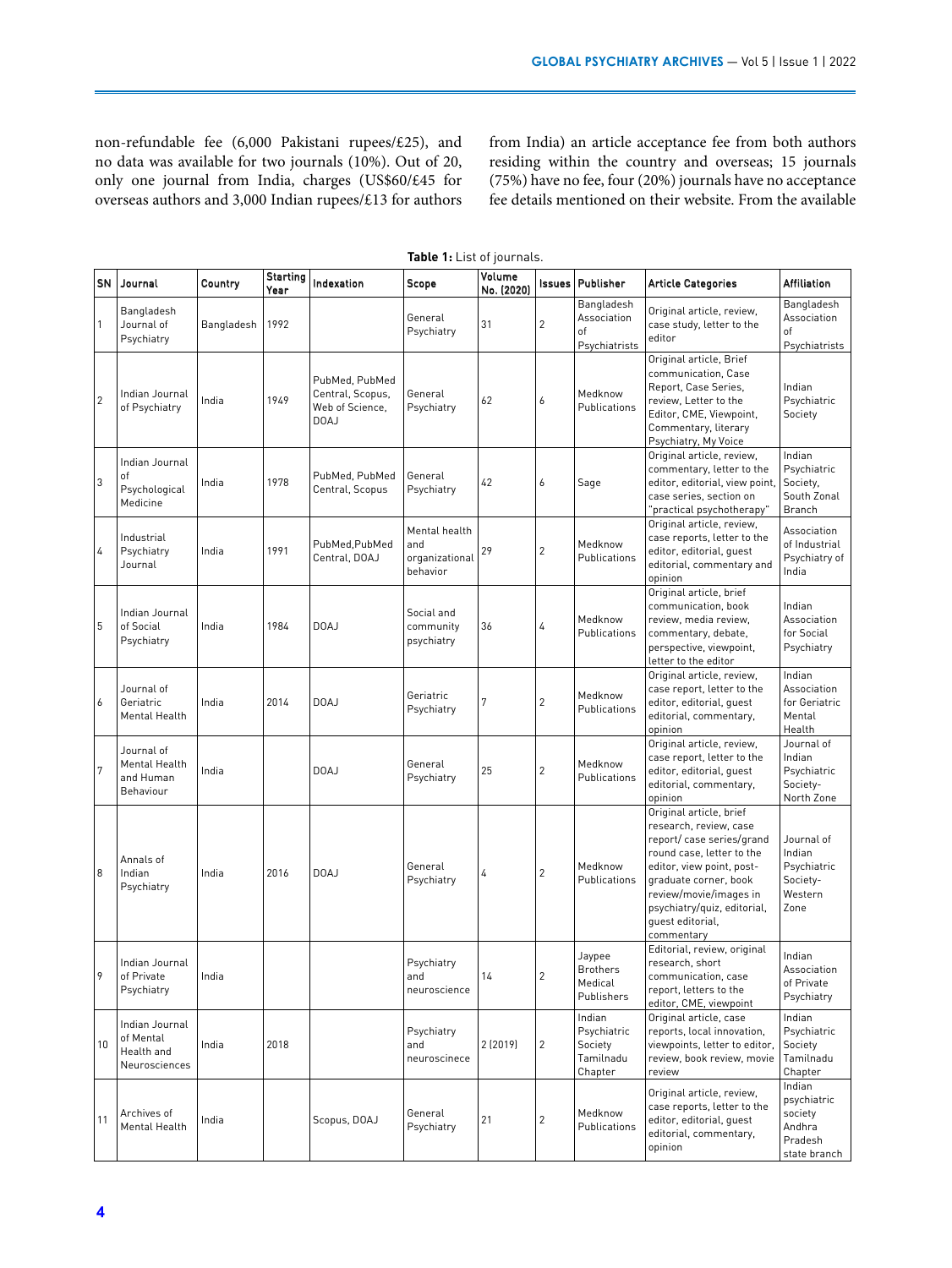| <b>SN</b> | Journal                                                                            | Country   | <b>Starting</b><br>Year | Indexation                                                 | Scope                                          | Volume<br>No. (2020) |                | Issues   Publisher                                                       | <b>Article Categories</b>                                                                                                                                                                                                                            | <b>Affiliation</b>                                                       |
|-----------|------------------------------------------------------------------------------------|-----------|-------------------------|------------------------------------------------------------|------------------------------------------------|----------------------|----------------|--------------------------------------------------------------------------|------------------------------------------------------------------------------------------------------------------------------------------------------------------------------------------------------------------------------------------------------|--------------------------------------------------------------------------|
| 12        | Telangana<br>Journal of<br>Psychiatry                                              | India     | 2015                    |                                                            | General<br>Psychiatry                          | 6                    | 2              | IP Innovative<br>Publication<br>Pvt. Ltd.                                | Original article, case<br>report, image, short<br>communication, clinical-<br>pathology conference,<br>editorial, quest editorial,<br>commentary, expert's<br>comments, symposia<br>article                                                          | Indian<br>psychiatric<br>society -<br>Telangana<br>state branch          |
| 13        | Delhi<br>Psychiatry<br>Journal                                                     | India     | 1997                    |                                                            | General<br>Psychiatry                          | 23                   | $\overline{c}$ | Delhi<br>Psychiatric<br>Society                                          |                                                                                                                                                                                                                                                      | Delhi<br>Psychiatric<br>Society                                          |
| 14        | Journal of<br>Indian<br>Association of<br>Child and<br>Adolescent<br>Mental Health | India     | 2005                    | Scopus                                                     | Child and<br>adolescent<br>psychiatry          | 16                   | 4              | Indian<br>Association<br>for Child and<br>Adolescent<br>Mental<br>Health | Original articles, review,<br>editorial, Assessment and<br>Management Guidelines,<br><b>Brief Communication,</b><br>Letter to Editor, Book<br>Review, Point of View &<br><b>Historical Review</b>                                                    | Indian<br>Association<br>for Child and<br>Adolescent<br>Mental<br>Health |
| 15        | Open Journal<br>of Psychiatry &<br><b>Allied Sciences</b>                          | India     | 2010                    | DOAJ, PubMed<br>and PubMed<br>Central (selected<br>papers) | General<br>Psychiatry<br>and allied<br>science | 11                   | $\overline{c}$ | Academy<br>Publisher                                                     | Original article, review,<br>Case Report, Case Series,<br>Art and psychiatry section,<br>Innovative ideas in mental<br>healthcare by residents,<br>Academic discussion,<br>miscellaneous                                                             | Academia<br>Dysphrenia                                                   |
| 16        | Indian Journal<br>of Mental<br>Health                                              | India     | 2014                    |                                                            | General<br>Psychiatry<br>and allied<br>science | 7                    | 4              | Desousa<br>Foundation                                                    | Original article, Brief<br>communication, Case<br>Report, Case Series,<br>Review, letters to the<br>editor, viewpoint,<br>commentary, NGO Corner<br>or Psychosocial<br>Intervention Narrative,<br>Free Format Writing, Book<br>or Movie Review, Poem | Global<br>Society for<br>Digital<br>Psychology                           |
| 17        | Kerala Journal<br>of Psychiatry                                                    | India     | 1985                    | DOAJ                                                       | General<br>Psychiatry                          | 33                   | $\overline{2}$ | Indian<br>Psychiatric<br>Society<br>(Kerala)                             | Research reports<br>Case reports<br>Review articles<br>New in Psychiatry<br>Local innovations<br>Psychiatry in Kerala<br>Viewpoints<br>Rating scales in<br>Malayalam<br>Letters to the Editor<br>Book reviews<br>Movie review                        | Indian<br>Psychiatric<br>Society<br>(Kerala)                             |
| 18        | Journal of the<br>Psychiatrists'<br>Association of<br>Nepal                        | Nepal     | 2011                    |                                                            | General<br>Psychiatry                          | 9                    | $\overline{c}$ | Psychiatrists'<br>Association<br>of Nepal                                | Original article, case<br>studies, review articles,<br>book review, educational<br>articles, editorials                                                                                                                                              | Psychiatrists'<br>Association<br>of Nepal                                |
| 19        | Journal of<br>Pakistan<br>Psychiatric<br>Society                                   | Pakistan  | 2005                    |                                                            | General<br>Psychiatry                          | 17                   | 3              | Pakistan<br>Psychiatric<br>Society                                       | Original article, review,<br>special article,<br>commentary, short<br>communication, case<br>report, Recent Advances,<br>New techniques, Debates,<br>Book/CDs Review, Adverse<br>Drug Reports, Letter to the<br>Editor                               | Pakistan<br>Psychiatric<br>Society                                       |
| 20        | Sri Lanka<br>Journal of<br>Psychiatry                                              | Sri Lanka | 2010                    |                                                            | General<br>Psychiatry                          | 11                   | 2              | Sri Lanka<br>College of<br>Psychiatrists                                 | Original article, brief<br>reports, case report,<br>commentary                                                                                                                                                                                       | Sri Lanka<br>College of<br>Psychiatrists                                 |

### **Table 1:** List of journals.

information, we couldn't understand the model of expense maintenance of the open access journals. Perhaps the affiliated societies arrange the money for running the journals.

### *Publication model and style*

All the journals follow the open access model of publication and the online appearance of the journals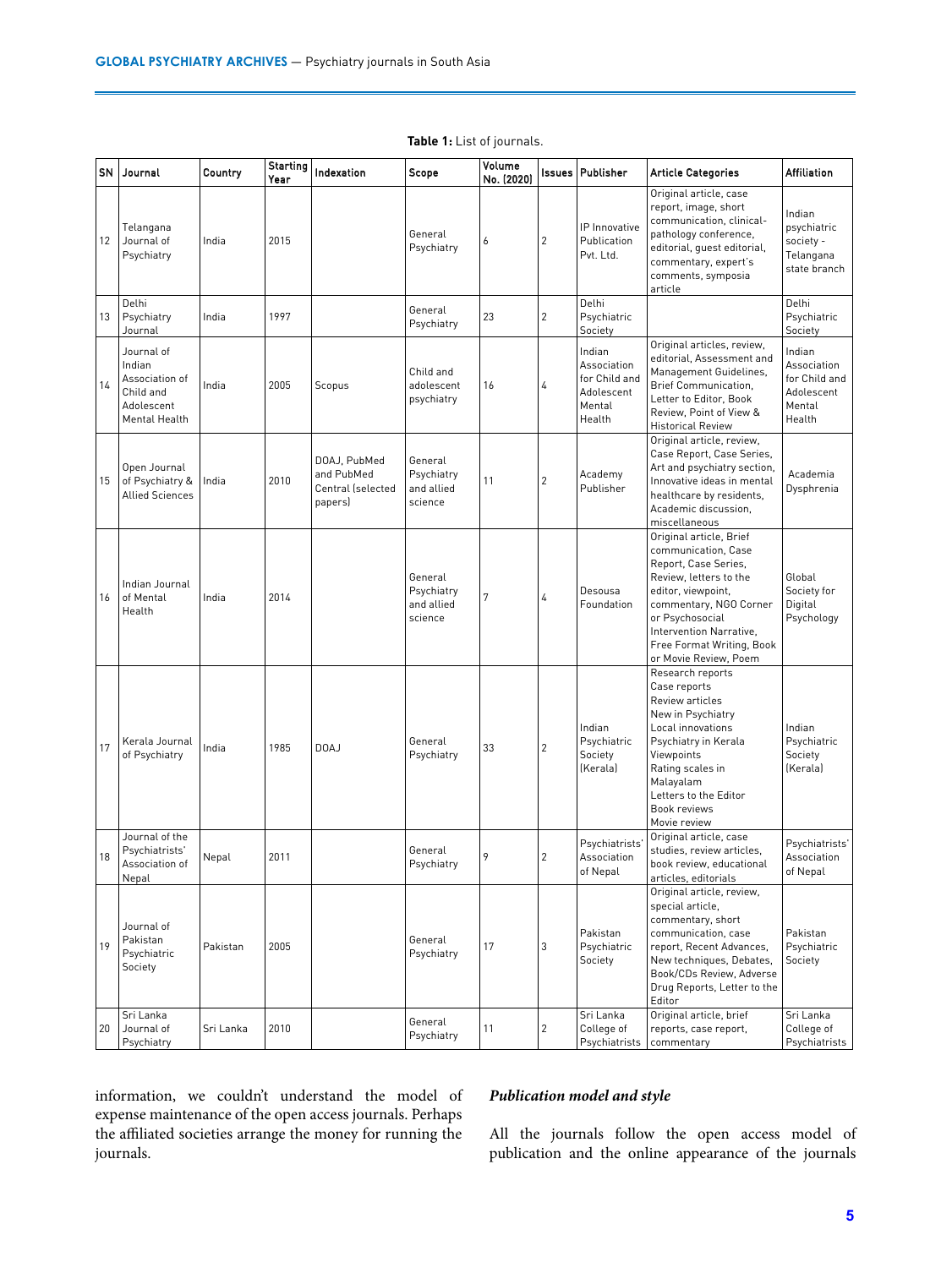| Variable                                                                                                                                                                                                                                           | f                                       |                                                                                                                                                                                                                                                                                                                                                      |                 |  |  |
|----------------------------------------------------------------------------------------------------------------------------------------------------------------------------------------------------------------------------------------------------|-----------------------------------------|------------------------------------------------------------------------------------------------------------------------------------------------------------------------------------------------------------------------------------------------------------------------------------------------------------------------------------------------------|-----------------|--|--|
|                                                                                                                                                                                                                                                    | Psychiatry                              |                                                                                                                                                                                                                                                                                                                                                      |                 |  |  |
|                                                                                                                                                                                                                                                    | Psychiatry, subfields of psychiatry and |                                                                                                                                                                                                                                                                                                                                                      |                 |  |  |
|                                                                                                                                                                                                                                                    | other allied fields                     |                                                                                                                                                                                                                                                                                                                                                      |                 |  |  |
|                                                                                                                                                                                                                                                    | 2005-2008                               | 15<br>5<br>$\overline{2}$<br>5<br>5<br>6<br>2<br>15<br>$\overline{2}$<br>3<br>15<br>5<br>3<br>4<br>1<br>9<br>$\overline{2}$<br>17<br>14<br>6<br>7<br>13<br>$\overline{2}$<br>7<br>9<br>$\overline{2}$<br>3<br>15<br>$\mathbf{1}$<br>1<br>18<br>2<br>$\mathbf{1}$<br>17<br>$\overline{2}$<br>$\mathbf{1}$<br>15<br>4<br>19<br>1<br>$\mathbf{1}$<br>19 | 10              |  |  |
|                                                                                                                                                                                                                                                    | 2009-2012                               |                                                                                                                                                                                                                                                                                                                                                      | 25              |  |  |
| <b>Online Presence</b>                                                                                                                                                                                                                             | 2013-2015                               |                                                                                                                                                                                                                                                                                                                                                      | 25              |  |  |
|                                                                                                                                                                                                                                                    | 2016-2018                               |                                                                                                                                                                                                                                                                                                                                                      | 30              |  |  |
|                                                                                                                                                                                                                                                    | Missing                                 |                                                                                                                                                                                                                                                                                                                                                      | 10              |  |  |
|                                                                                                                                                                                                                                                    | Biannual                                | 15<br>5<br>$\overline{12}$<br>8                                                                                                                                                                                                                                                                                                                      | 75              |  |  |
| Scope of Journal<br>Issues Per Year<br>Volume Till 2020<br>Indexation (regular)<br><b>Impact Factor</b><br>No. of Reviewers per Article<br><b>Submission Process</b><br>Plagiarism Policy<br>Submission/Processing<br>Charges<br>Referencing Style | <b>Bi Monthly</b>                       |                                                                                                                                                                                                                                                                                                                                                      | 10              |  |  |
|                                                                                                                                                                                                                                                    | Quarterly                               |                                                                                                                                                                                                                                                                                                                                                      | 15              |  |  |
|                                                                                                                                                                                                                                                    | $2 - 30$                                |                                                                                                                                                                                                                                                                                                                                                      | $\overline{75}$ |  |  |
|                                                                                                                                                                                                                                                    | >30                                     |                                                                                                                                                                                                                                                                                                                                                      | 25              |  |  |
|                                                                                                                                                                                                                                                    | PubMed/PubMed Central                   |                                                                                                                                                                                                                                                                                                                                                      | 15              |  |  |
|                                                                                                                                                                                                                                                    | Scopus                                  |                                                                                                                                                                                                                                                                                                                                                      | 20              |  |  |
|                                                                                                                                                                                                                                                    | Web of Science                          |                                                                                                                                                                                                                                                                                                                                                      |                 |  |  |
|                                                                                                                                                                                                                                                    | DOAJ                                    |                                                                                                                                                                                                                                                                                                                                                      | 45              |  |  |
|                                                                                                                                                                                                                                                    | Yes                                     |                                                                                                                                                                                                                                                                                                                                                      |                 |  |  |
|                                                                                                                                                                                                                                                    | No                                      |                                                                                                                                                                                                                                                                                                                                                      |                 |  |  |
|                                                                                                                                                                                                                                                    | Available                               |                                                                                                                                                                                                                                                                                                                                                      |                 |  |  |
| Authorship Criteria                                                                                                                                                                                                                                | Unavailable                             |                                                                                                                                                                                                                                                                                                                                                      |                 |  |  |
|                                                                                                                                                                                                                                                    | Given                                   |                                                                                                                                                                                                                                                                                                                                                      |                 |  |  |
| Limit of Authors                                                                                                                                                                                                                                   |                                         |                                                                                                                                                                                                                                                                                                                                                      |                 |  |  |
|                                                                                                                                                                                                                                                    | Not given                               |                                                                                                                                                                                                                                                                                                                                                      |                 |  |  |
|                                                                                                                                                                                                                                                    | One or more                             |                                                                                                                                                                                                                                                                                                                                                      |                 |  |  |
|                                                                                                                                                                                                                                                    | Two                                     |                                                                                                                                                                                                                                                                                                                                                      |                 |  |  |
|                                                                                                                                                                                                                                                    | Two or More                             |                                                                                                                                                                                                                                                                                                                                                      |                 |  |  |
|                                                                                                                                                                                                                                                    | Missing                                 |                                                                                                                                                                                                                                                                                                                                                      |                 |  |  |
|                                                                                                                                                                                                                                                    | Email                                   |                                                                                                                                                                                                                                                                                                                                                      |                 |  |  |
|                                                                                                                                                                                                                                                    | Online mode                             |                                                                                                                                                                                                                                                                                                                                                      |                 |  |  |
|                                                                                                                                                                                                                                                    | <b>Both</b>                             |                                                                                                                                                                                                                                                                                                                                                      |                 |  |  |
|                                                                                                                                                                                                                                                    | Missing                                 | %<br>75<br>25<br>5<br>10<br>90<br>70<br>30<br>35<br>65<br>10<br>35<br>45<br>10<br>15<br>75<br>5<br>5<br>5<br>5<br>5                                                                                                                                                                                                                                  | 5.3             |  |  |
|                                                                                                                                                                                                                                                    | Identified                              |                                                                                                                                                                                                                                                                                                                                                      | 9010            |  |  |
|                                                                                                                                                                                                                                                    | Unidentified                            |                                                                                                                                                                                                                                                                                                                                                      |                 |  |  |
|                                                                                                                                                                                                                                                    | Yes                                     |                                                                                                                                                                                                                                                                                                                                                      |                 |  |  |
|                                                                                                                                                                                                                                                    | No                                      |                                                                                                                                                                                                                                                                                                                                                      |                 |  |  |
|                                                                                                                                                                                                                                                    | Missing                                 |                                                                                                                                                                                                                                                                                                                                                      |                 |  |  |
|                                                                                                                                                                                                                                                    | Yes                                     |                                                                                                                                                                                                                                                                                                                                                      |                 |  |  |
| Acceptance Charges                                                                                                                                                                                                                                 | No                                      |                                                                                                                                                                                                                                                                                                                                                      | 75              |  |  |
|                                                                                                                                                                                                                                                    | Missing                                 |                                                                                                                                                                                                                                                                                                                                                      | 20              |  |  |
|                                                                                                                                                                                                                                                    | Vancouver                               |                                                                                                                                                                                                                                                                                                                                                      |                 |  |  |
|                                                                                                                                                                                                                                                    | Not Available                           |                                                                                                                                                                                                                                                                                                                                                      |                 |  |  |
|                                                                                                                                                                                                                                                    | Available                               |                                                                                                                                                                                                                                                                                                                                                      |                 |  |  |
| Postgraduate Corner                                                                                                                                                                                                                                | Not Available                           |                                                                                                                                                                                                                                                                                                                                                      | 95              |  |  |
|                                                                                                                                                                                                                                                    | Available                               |                                                                                                                                                                                                                                                                                                                                                      | 75              |  |  |
| Subscription                                                                                                                                                                                                                                       | Not Available                           | 85<br>10<br>95                                                                                                                                                                                                                                                                                                                                       | 25              |  |  |
|                                                                                                                                                                                                                                                    | Available                               |                                                                                                                                                                                                                                                                                                                                                      | 60              |  |  |
| Copy Right Polices                                                                                                                                                                                                                                 | Not Available                           |                                                                                                                                                                                                                                                                                                                                                      | 40              |  |  |

**Table 2:** Metrics details of journals

varies from 2005 to 2018 (Table 2). Eleven journals (55%) follow the continuous model and nine (45%) publish when the whole issue is ready.

#### *Other information*

Fast-track services are not available in any journal and only one journal (5.3%) has a post-graduate corner. All journals follow the Vancouver style of referencing.

# **DISCUSSION**

South Asia caters to about a quarter of the global population with an immense mental health burden and treatment gap (Thara and Padmavati, 2013). This research aimed to identify and assess the academic journals in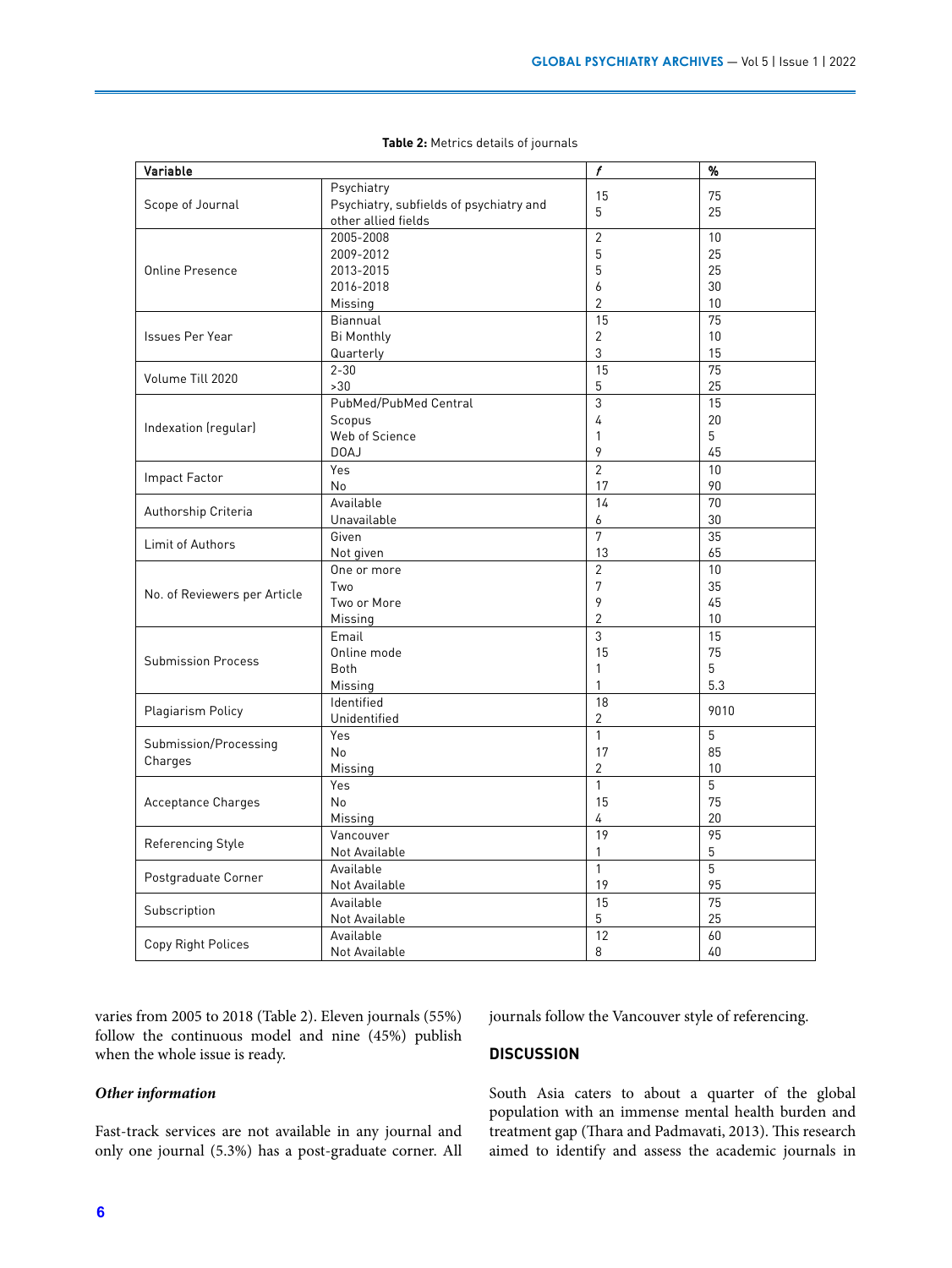psychiatry from South Asia.

### *The main findings and current status*

In the eight South Asian countries, only five (Bangladesh, India, Nepal, Pakistan and Sri Lanka) have at least one mental health journal of their own, while India outnumbers the others (Table 1 and Table 2). No local psychiatry journal was identified in Afghanistan, Bhutan and the Maldives. This probably reflects the lack of mental health research capacity in these countries. Presumably, not enough attention is paid to the discipline of psychiatry, which may impact on mental health services provided to patients and the development of psychiatry as a distinct discipline. This is in line with a review of psychiatric publications between 2011 and 2015 which revealed that only 0.16% of psychiatric research originated from lowincome countries (Zhang et al., 2017).

Indexation is a major issue for most of the journals, as only three journals are indexed in PubMed regularly and except in India, none of the countries has indexed journals. Procuring indexation on bibliographic databases like PubMed has been a challenge for journals from LMICs (Szabo et al., 2018; de Jesus Mari et al., 2010). A task force of the World Psychiatry Association (WPA) observed that among indexed journals on mental health, 96% were from high-income countries and 4% were from middle-income countries; at the time, no Asian or African journal on mental health had been indexed, indicating the sheer lack of indexation for journals from LMICs (de Jesus Mari et al., 2009). The Indian Journal of Psychiatry therefore became the first South Asian journal to be indexed on Medline, and two other journals followed (IJPM and Industrial Psychiatry Journal). The potential reasons for the lack of indexation for South Asian journals may include the lack of timely and regular publications, dropped issues, inadequate peer-review process, lack of adequate and dedicated staff support, and the lack of funds to cover the expenses. The publication and sustainabilty of an academic journal needs consistent and dedicated funding, which is often a challenge in these countries where financial resources are prioritised towards other important factors (Henderson et al., 2020). There may be a lack of initiative among the editorial staff to enhance the quality of their journals to receive indexing. Among the reviewed journals, only five produce at least four issues per year, a criterion which was considered by the WPA task force earlier with regards to indexation (de Jesus Mari et al., 2009). The difficulty in finding appropriate reviewers is also a challenge faced by journal editors worldwide, leading to delays and irregularities in publishing (Henderson et al., 2020).

Only two mental health journals have an IF in the whole South Asian region. These two journals, both from India, have only a modest IF. This reiterates the notion that research conducted in South Asian countries is not adequately cited by other researchers.

#### *Enduring challenges*

A persistent low-level investment in mental health, resource constraints, and a low level of mental health research are the fundamental challenges in South Asian countries like other LMICs (Razzouk et al., 2010). There is a lack of adequate, trained, and dedicated staffing that makes the research article processing significantly delayed (Sharma and Razzaque, 2017). Additionally, psychiatry is not a priority in the region resulting in a meager amount of budget allocation for mental health (Thara and Padmavati, 2013; Kallivayalil, 2004). Many of the journals don't have linkages with the reputed publishers; they are run by the local psychiatric societies in the individual nation. These findings clearly depict that there is a lack of harmonious and timely interactions among the authors, editors, reviewers and publishers. It represents an overall system failure of the local academics. Other challenges include lack of a good local mental health research governance, limited mental health research capability, an inadequate trained psychiatry researcher, and low mental health literacy (Purgato et al., 2020), which often lead to very limited mental health researches in most of the nations of South Asia. Brain drain is another potential challenge for the countries in this region resulting in a fewer number of mental health professionals (Purgato et al., 2020; Alloh et al., 2018; Thara and Padmavati, 2013; Razzouk et al., 2010; Patel and Kim, 2007). Inadequate funds and fellowships, lack of training in research in the medical schools, lack of efficient research network hinder having good research skills (Arafat et al., 2021; Sharma and Razzaque, 2017).

#### *Implications*

Immediate attention is warranted from the local, national, and international stakeholders to improve the status quo, with a special focus on capacity building, adequate training in research, available funds, and collaborations with developed countries (Sharma and Razzaque, 2017; Patel and Kim, 2007). Country-wise and/or region-wise policy perspectives should be prioritised. Adequate funding of educational institutions for research and national psychiatric bodies for the successful running of national journals. Formulation of central bodies dedicated to journal management, regular training of editorial board members and reviewers, considering academic appreciations, getting reputed publishers are crucial things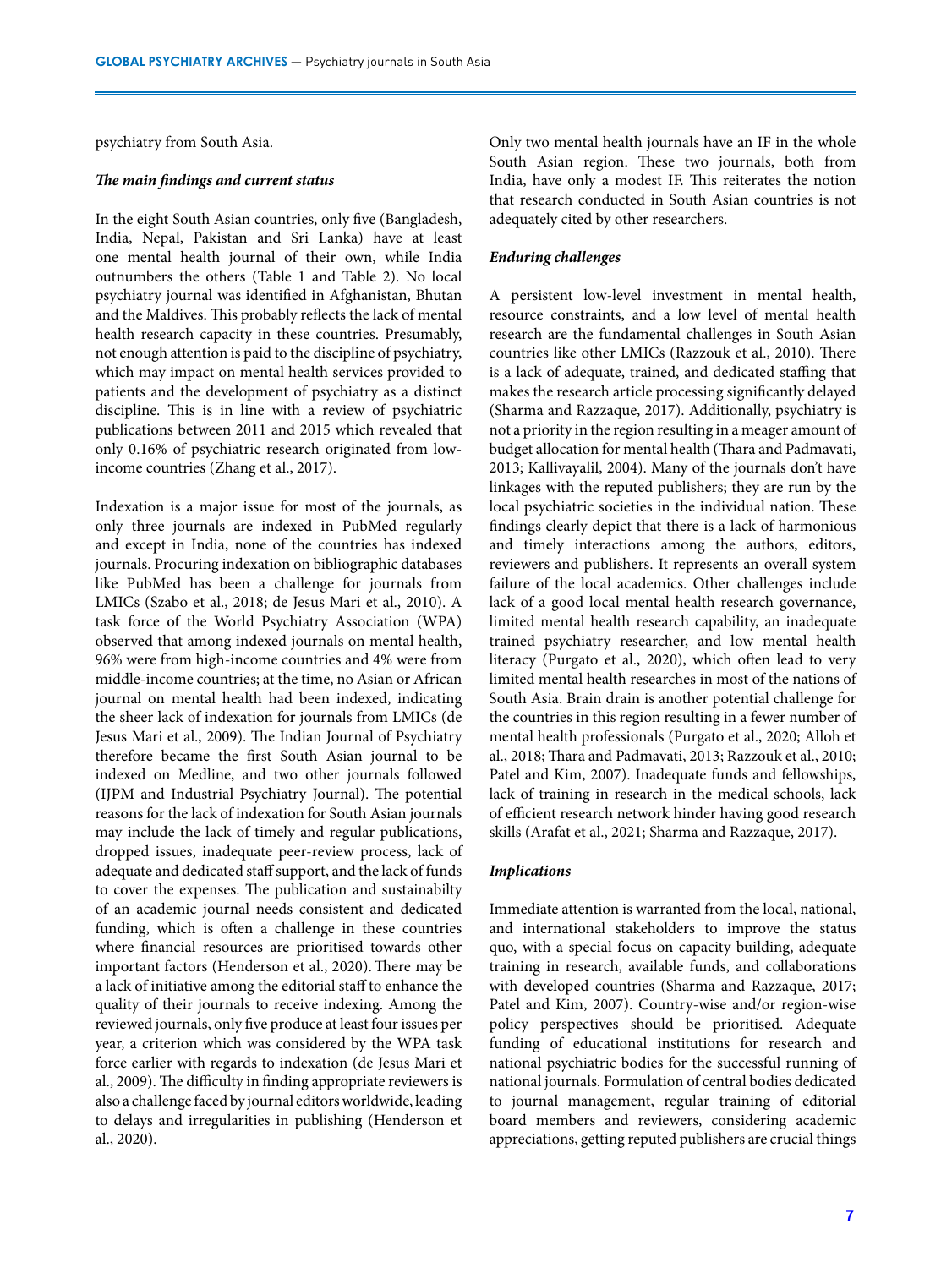to implement (Thara and Padmavati, 2013). Students' voices and critical opinions make up a special type of article and we recommend that journals include these. There needs to be workshops and research programmes to help psychiatrists to get oriented about editing, reviewing and running psychiatry journals. This again needs an inter-sectoral collaboration between the global psychiatric societies, editorial boards of the reputed journals, and the respective societies of South Asian countries.

Editorial members of the currently active psychiatry journals in South Asia should make efforts to achieve indexing for their journals, with the assistance of their respective psychiatric societies. Although the criteria used for indexing a journal vary among databases, the following criteria used by the WPA task force (de Jesus Mari et al., 2009) provides useful guidance for editors from South Asian journals to enhance their chances of receiving indexation: a) Geographical representativeness; b) Affiliation with a professional mental health society; c) Publication frequency i.e. to have published approximately four issues per year, on a regular basis, during recent years; d) Having a credible national and international editorial board; e) Language i.e. to have original articles publish in plain English, or at least abstracts in English; f) The level of regional and the present indexation in the main databases; g) The balance between original and review articles; and h) Having a user-friendly and free access of articles on their website.

#### *Strengths and limitations*

This is the first review assessing the mental health journals in South Asia to identify their strengths and limitations. We assessed the journals based on the available information on the journal websites, and such information may be biased and may not be updated regularly. We only included the currently running journals available online. Therefore, there is a chance of overlooking journals with only printed versions without any online coverage. We selected the journals which had an exclusive focus on psychiatry that also may exclude some journals with a wider focus in psychology and social psychiatry. We couldn't assess the readership status of the journals.

# **CONCLUSION**

The review revealed that South Asia has a deficit in a high-quality mental health research publishing system on its own even though it caters to a quarter of the global population. Few South Asian journals have established themselves in global academia, but considering the unique psychosocial and geo-political landscape of this area, there need to be more additions in terms of research, training and publications in psychiatry. There is an urgent need to develop capacity, funding, and coordination for conducting research as well as the development of more psychiatric journals so that that this psychosocially unique and vulnerable region can lead to creating its own evidence-based psychiatric services. This warrants a global call for scientific cooperation, mutual hand-holding, and collaboration between publishers, editors, researchers and clinicians in psychiatry.

### **ACKNOWLEDGEMENTS**

**Conception and Design**: SMY Arafat.

**Acquisition of data**: All authors.

**Data analysis**: SMY Arafat & SAZ.

**Drafting of the manuscript**: All authors.

**Critical revision of the manuscript**: All authors.

### **DECLARATION OF ETHICS**

The study was conducted in accordance with the ethical standards of the Helsinki Declaration of 1975, as revised in 2008. As the study reviewed publicly available information of online platforms of journals, no formal ethical clearance was sought for conducting the study.

#### **Conflicts of interest**:None.

**Funding:** None.

### **REFERENCES**

Alloh FT, Regmi P, Onche I, van Teijlingen E, Trenoweth S, Mental health in low- and middle income countries (LMICs): going beyond the need for funding. Health Prospect: Journal of Public Health. 2018 (17):13-17.

Arafat SMY, Kar SK, Sharma P, Marahatta K, Baminiwatta AKAB. A comparative analysis of psychiatry curriculum at undergraduate level of Bangladesh, India, Nepal, and Sri Lanka. Indian Journal of Psychiatry 2021;63(2):184-188.

de Jesus Mari J, Patel V, Kieling C, Anders M, Jakovljevi M, Lam LC, et al., The 5/95 Gap on the dissemination of mental health research: The World Psychiatric Association (WPA) task force report on project with editors of low and middle income (LAMI) countries. African Journal of Psychiatry (Johannesbg). 2009;12(1):33-39.

de Jesus Mari J, Patel V, Kieling C, Razzouk D, Tyrer P, Herrman H. The 5/95 gap in the indexation of psychiatric journals of lowand middle-income countries. Acta Psychiatrica Scandinavica. 2010;121(2):152-156.